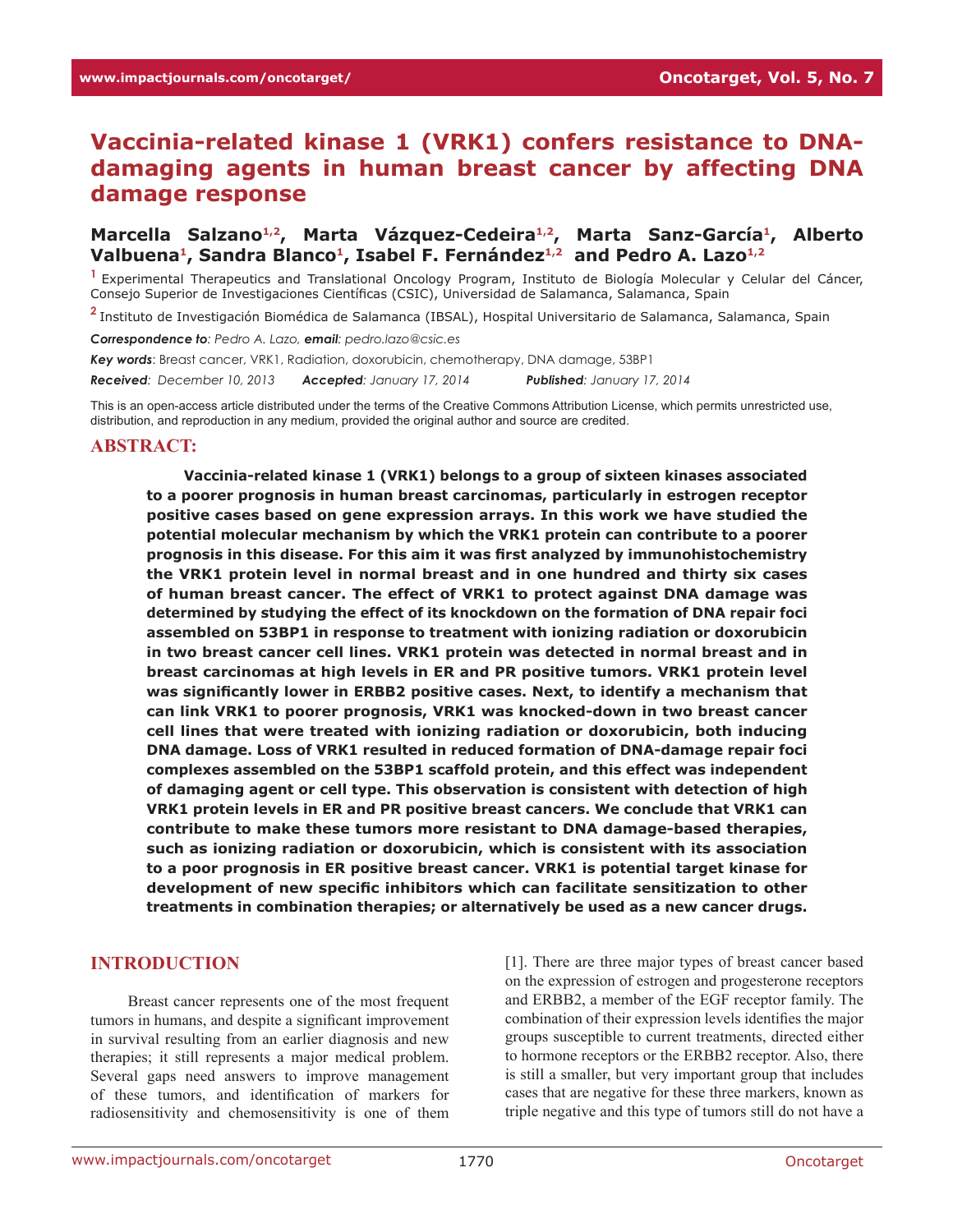suitable treatment [2].

Gene expression analysis has led to a wealth of information regarding tumor characterization, and permitted the identification of different tumor types based on gene expression patterns. In human breast cancer the analysis of gene expression has led to the identification of several kinases as potential prognostic markers [3, 4]. These studies identified the VRK1 kinase as a marker for a subgroup with a poorer prognosis within the estrogen receptor positive cases. This gene expression pattern is mostly reproduced in human breast cancer cell lines [5]. Moreover, the analysis of the human kinome in breast cancer cases led to the identification of a gene expression signature containing sixteen kinases that was associated with a poorer prognosis, and VRK1 was also present in this group [6]. This association was mainly detected in luminal tumors, suggesting their potential use as marker or therapeutic targets in this subgroup of breast cancers [6].

VRK1 is a nucleosomal, or chromatin, kinase that directly and stably interacts with different chromatin proteins such as histone H3[7], macroH2A1.2 [8], and HP1 [7]. In addition VRK1 also interacts and phosphorylates several transcription factors including c-Jun [9], ATF2 [10], CREB [11] and p53[12-14], all of them involved in oncogenesis. The VRK1 gene appeared late in evolution and its gene complexity parallels that of the p53 gene family [15], suggesting that this kinases play a coordinating role as organisms become more complex. VRK1 has been associated with control of cell cycle progression where it plays different roles [16]. VRK1 is required for exit G0 cell cycle phase and entry in G1 [17], behaving as an early gene like *MYC* and *FOS*, but later is also required for chromatin condensation by phosphorylation of histone H3 [7, 18], nuclear envelope organization [19] and Golgi fragmentation late in mitosis [20]. In addition VRK1 has been implicated in responses to DNA damage induced by UV-light [14] and by ionizing radiation [21]. This latter effect is mediated by regulation of DNA repair foci assembled on the 53BP1 scaffold protein [22]. Reduction of VRK1 levels impaired 53BP1 foci formation and also resulted in defective activation of the ATM-CHK2 pathway [21]. Moreover, in human cancer, VRK1 has been associated to the proliferation phenotype and is co-expressed with Ki67 in head and neck squamous cell carcinoma [23]. Also VRK1 is expressed at high levels, correlating with Ki67 and p63 in nonsmall lung cancer [24] and high-grade astrocytomas [25]. These effects of VRK1 indicated that it might contribute to tumor prognosis by modulation of tumor proliferation and cellular responses to DNA-damage based treatments.

In this work we have validated that VRK1 protein is present at significantly higher levels in breast carcinomas that are positive for hormone receptors (estrogen and progesterone). Moreover, we provided evidence about VRK1 biological significance in human breast cancer cell lines, since this kinase contributes to cell protection against DNA damage induced by therapy, and this function can be relevant for conferring a poorer prognosis to breast cancer cases.

# **RESULTS**

## **Expression of VRK1 protein in normal human breast**

Initially it was determined the presence of VRK1 protein in normal mammary gland tissue by immunohistochemistry. In human mammary gland high level of nuclear VRK1 protein was detected mainly in cells located in the luminal side (Fig. 1A). However, all mammary epithelial cells expressed this protein (Fig. 1A). Also the expression of a minor cytoplasmic subpopulation was detected in cytosol (Fig. 1B) using the 1F6 mAb [20, 26]. This cytosolic subpopulation presented a similar level of expression in all epithelial mammary cells, independent of its location (Fig. 1B). Other cell types in mammary gland stroma presented a significantly lower level of cytosolic VRK1 protein.

## **VRK1 correlation with ER, PR and ERBB2 in human breast cancer**

Different studies using RNA microarrays detected high levels of VRK1 expression in estrogen receptor positive breast cancer and at the same time the group with high VRK1 identified patients with a poorer prognosis [3,



**Figure 1: Expression of VRK1 in normal human breast tissue.** The VRK1 protein was determined with two different antibodies recognizing the two VRK1 intracellular populations. Two magnifications are shown. A. Detection of the main nuclear VRK1 population with a rabbit polyclonal antibody (VC1). B. Detection of cytosolic subpopulation of VRK1 using the 1F6 monoclonal antibody specific for this cytosolic subpopulation.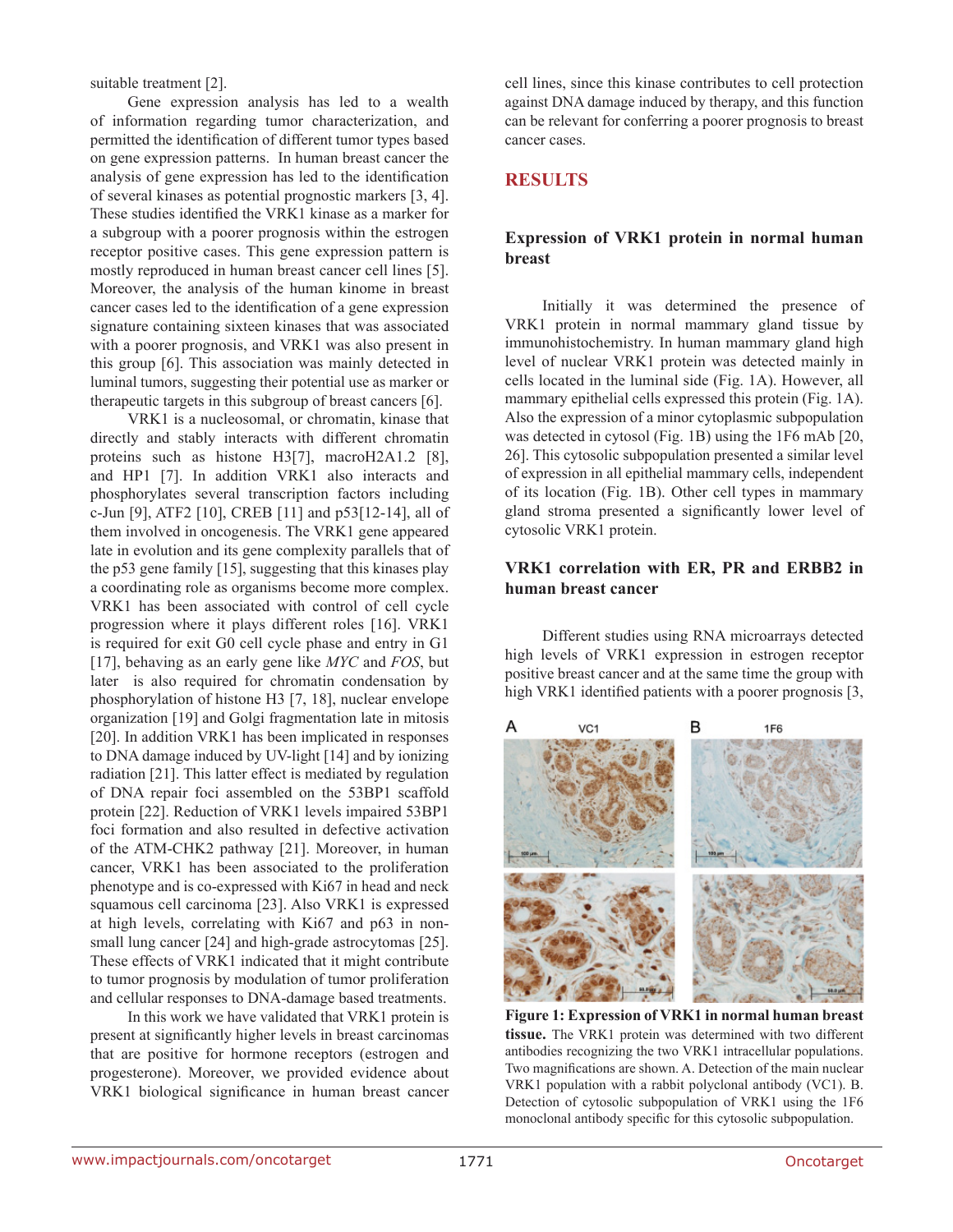4, 6, 27]. Based on this data we decided to study VRK1 protein expression in a panel of biopsies containing two groups of breast cancers, ER+/ERBB2- and ER-/ ERBB2+. VRK1 positively correlated with estrogen and progesterone receptor positivity and inversely correlated with ERB2 positivity. Examples of these different levels of expression are shown for VRK1/ estrogen receptor (ER) (Fig.2) and VRK1/progesterone receptor (PR) (Fig. S1). The relative level of VRK1 expression as a function of



**Figure 2: Expression of VRK1 and estrogen receptor in breast cancer.** Different levels of VRK1 expression as a function of the level of estrogen receptor. VRK1 was detected with rabbit polyclonal VC1antibody.In the graph at the bottom are shown the relatives levels of VRK1 as a function of ER positivity or negativity.

 $N = 76$ 

estrogen receptor positivity is shown in Fig. 2 (bottom). VRK1 positively correlated (P<0.0001) with either ER or PR, and negatively correlated with ERBB2 (P<0.002). Also it was detected that VRK1 is downregulated in ERBB2 positive tumors (Fig. S2), a situation similar to that reported for VRK2 and ERBB2 [28, 29].

#### **VRK1 and VRK2 levels in human breast cancer cell lines**

The expression of VRK1 and VRK2 as well as estrogen receptor and ERBB2 were determined in a panel of eight human breast cancer cell lines (Fig. 3A), including four of each type, luminal or basal [30]. Luminal type cell lines, which are positive for estrogen receptor, have in general a higher level of VRK1 than basal cell lines. Also in luminal cell lines the level of total VRK2 is also higher, in part due to expression of VRK2B isoform, but its significance is unknown. Also activation of MAPK associated in part to proliferation signaling was detected by the presence of phospho-Erk, whci is higher in the two cell lines expressing ERBB2 (HCC1569 and BT474). This is consistent with the negative correlation between ERBB2 and VRK1detected in immunohistochemistry, cell lines with higher level of ERBB2 showed lower VRK1 levels. Cell lines with mutated p53 are detected by its accumulation and are equally distributed among luminal and basal cell lines as expected [30]. We selected one luminal, MCF7 (ER positive), and one basal, MDA-MB-231(ER negative) cell lines to further characterize the consequences of manipulating their VRK1 levels.



**Figure 3: Expression of VRK1, VRK2, ER, ERBB2 and signaling proteins in a panel of breast cancer cell lines.** A. Expression of different proteins in eight breast cancer cell lines. B. Effect of VRK1 on cell growth. MDA-MB-231 cells were transfected with siVRK1-02 (SiV1-02) or siControl (siCtrl) using Lipofectamine2000. After 48 hours, cells were treated with Doxorubicin  $(1 \mu M)$  and cells were counted at 0 h, 24 h and 48 h. The mean of relative number of cells and the standard deviations were represented in the graph.

 $N = 60$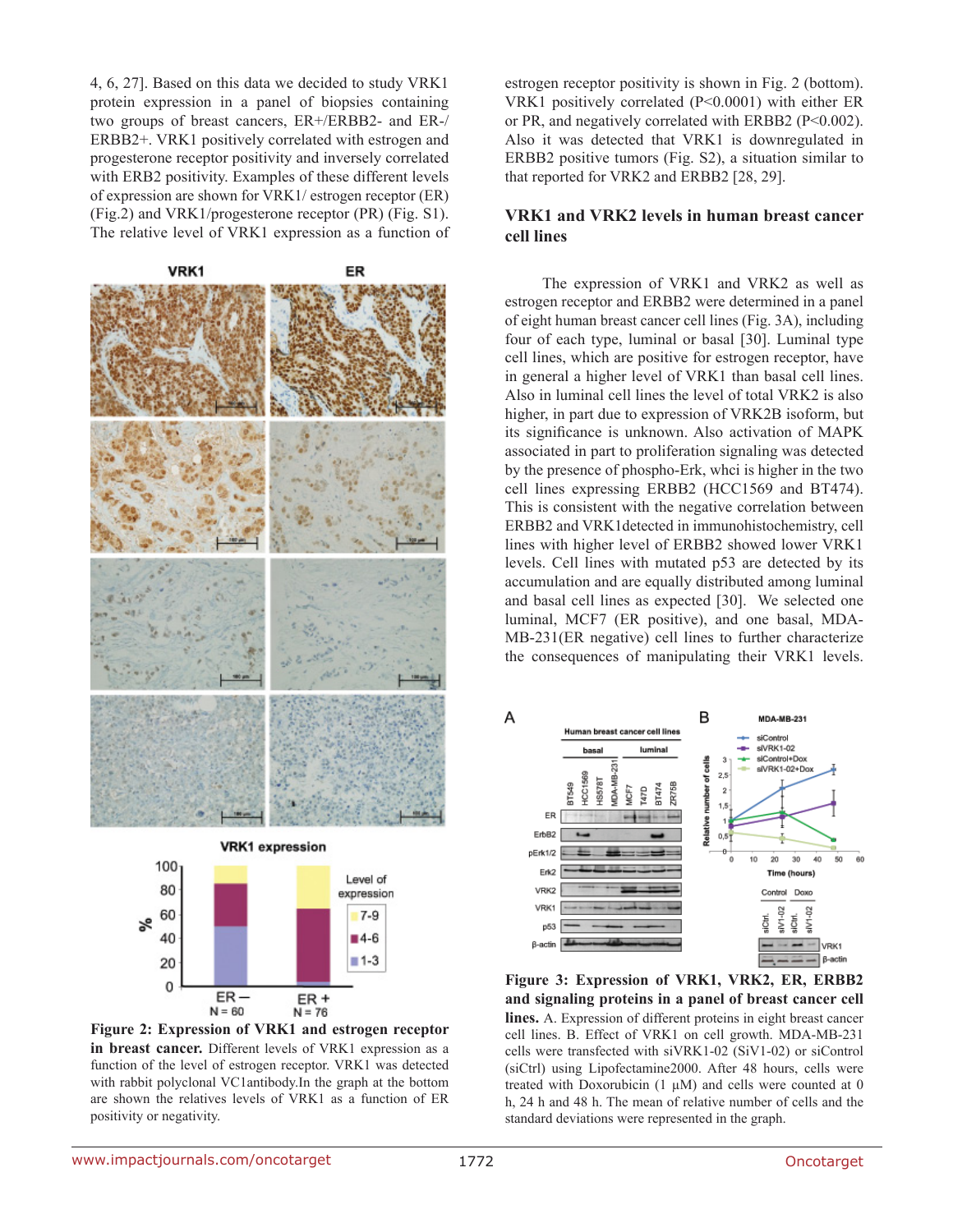Since VRK1 has been associated to proliferation it was determined how knockdown of VRK1 affected cell number using MDA-MB-231, as well as the effect of treatment with doxorubicin. VRK1 knockdown reduced increases in cell number, that was even stronger in case of treatment with doxorubicin (Fig. 3B), as expected based on the known role of VRK1 in cell proliferation.

## **VRK1 knockdown impaired formation of 53BP1 foci in response to DNA damage induced by ionizing radiation or doxorubicin.**

The level of VRK1 can regulate the ability of the cell to respond to DNA damage, which is a common mechanism to different types of therapy used in breast cancer. These therapies including ionizing radiation or doxorubicin, a topoisomerase inhibitor used in different combination protocols, are able to generate double-strand DNA breaks that will trigger protective DNA-damage response pathways. The level of VRK1 protein regulates the formation of 53BP1 DNA-repair foci induced by ionizing radiation in lung cancer cell lines [21]. Therefore it was studied if the level of VRK1 protein can affect the formation of 53BP1 DNA-repair foci in response to ionizing radiation or doxorubicin [31]. In this study two



**Figure 4: Effect of VRK1 knockdown on 53BP1 foci induced by ionizing radiation (IR) or doxorubicin in MCF7 breast cancer cells.** At the left is shown the immunofluorescence. The number of foci 53BP1 foci counted in seventy-five cells is shown in the graph. The image of the field is shown in Fig. S3. VRK1 was detected with rabbit polyclonal VC1antibody.

breast cancer cell lines were used MCF7, luminal [30], and MDA-MB-231, basal B [30]. Knockdown of endogenous VRK1 was performed with two different siVRK1 and the formation of 53BP1 foci, reflecting proper activation of DNA repair [32], was determined. The loss of VRK1 resulted in a significant reduction of the 53BP1 foci induced by either ionizing radiation or doxorubicin in MCF7 (Fig. 4) and MDA-MB-231 (Fig. 5) cells. These results indicated that high VRK1 levels confer resistance to DNA-damage based treatments by permitting activation of DNA repair pathways. Facilitating DNA repair in DNA-damage based treatments against cancer cells can contribute to a poorer prognosis of tumors with high levels of VRK1.

## **DISCUSSION**

Receptor positive breast cancer has high levels of VRK1, a situation that has also been reported in other tumors such as head and neck squamous cell carcinomas [23], non-small lung cancer [24] and high-grade astrocytomas [25]. In addition, high VRK1 levels have also been detected in tumors harboring p53 mutations and in which the VRK1-p53 downregulatory loop is defective [14, 33, 34].

The contribution of VRK1 to a poorer prognosis



**Figure 5: Effect of VRK1 knockdown on 53BP1 foci induced by ionizing radiation (IR) or doxorubicin in MDA-MB-231 breast cancer cells.** At the left is shown the immunofluorescence. The number of foci 53BP1 foci counted in eighty-five cells is shown in the graph. The image of the field is shown in Fig. S4. VRK1 was detected with rabbit polyclonal VC1antibody.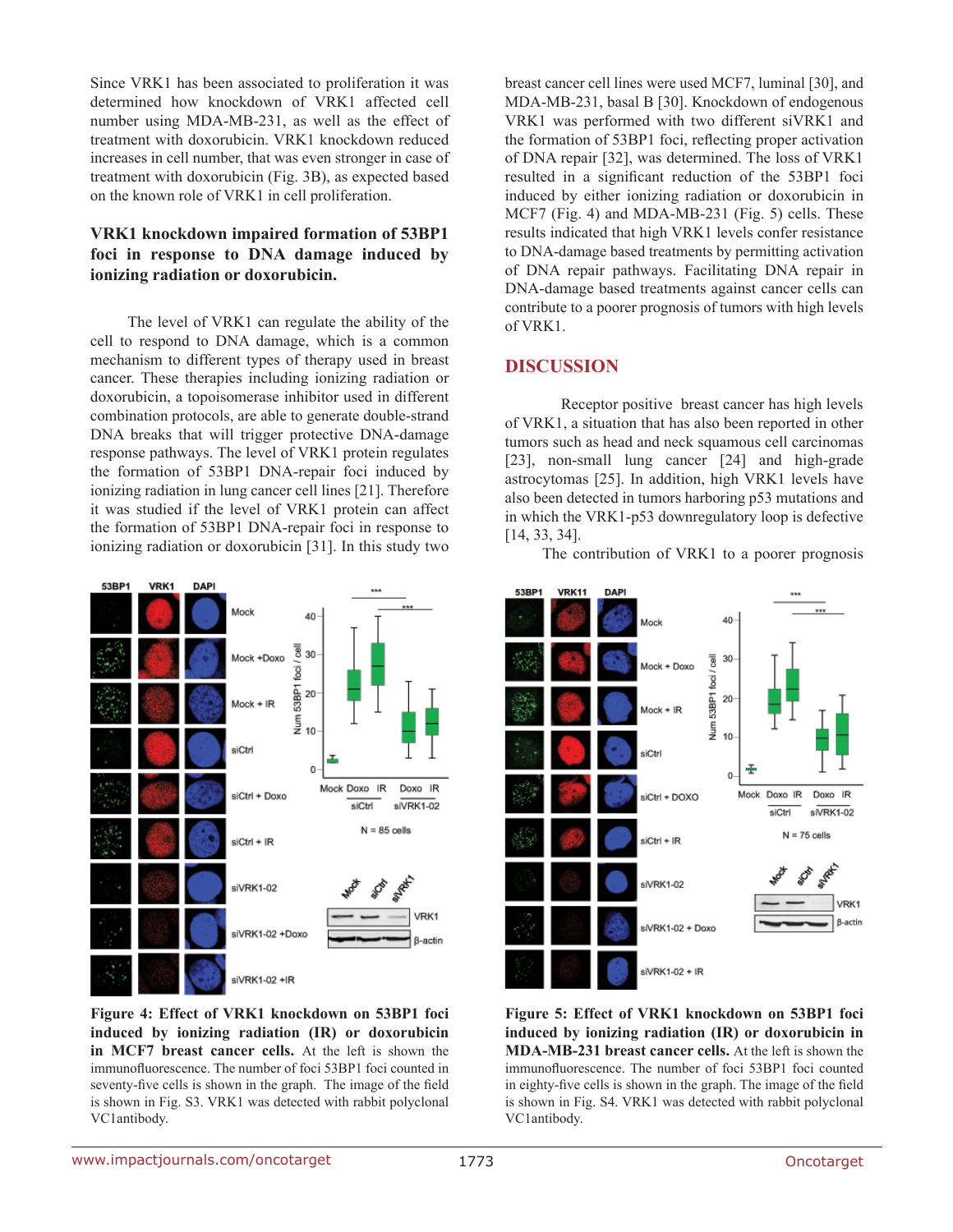can be a consequence of VRK1 as a chromatin kinase [7, 8] since it affects cellular response to DNA damage and is required for the formation of 53BP1 foci in response to DNA double strand breaks induced by ionizing radiation [21]. High levels of VRK1 exert a protective effect against DNA damage induced either by ionizing radiation or chemotherapeutic drugs. ER positive tumors of the luminal type are characterized by an enhanced chemoresistance [31]. Thus, VRK1 high levels can confer a poorer prognosis because of their better resistance in tumors treated with DNA-damage based therapies. High VRK1 levels can also have an anti-tumoral effect by VRK1 specific phosphorylation of p53 in Thr18 converting it into a transcriptionally active p53 [12, 13, 34] that can trigger cell cycle arrest or induce death and subsequent elimination of tumor cells. But p53 levels are tightly regulated by induction of a double auto regulatory loop mediated by p53-dependent proteins, such as mdm2 that targets p53 for proteasomal degradation, and DRAM that results in elimination of VRK1 in the autophagic pathway [14]. However p53 is mutated in a very large number of cancers, and p53 mutants are unable to induce downregulation of p53[33] and VRK1[14], by different mechanisms. The consequence is that tumors harboring p53 mutations have higher levels of VRK1 by the inactivation of its downregulation, as has already been identified in lung cancer [24]. Thus, breast cancers with p53 mutations they will be even more resistant to DNAdamage based treatments because they will be unable to induce cell death.

Another role by which VRK1 contributes to a poorer tumor prognosis can be due to its role in proliferation [16]. VRK1 is regulated in cell cycle and its effect is mediated by the contribution to the coordination of several processes required for cell division, such as disassembly and reassembly of the nuclear membrane [19, 35], Golgi fragmentation late in mitosis [20] or chromatin condensation [7]. In experimental animal models, human breast cancer xenographs expressing high levels of VRK1 have a higher growth rate and invasive/ dissemination potential [36]. Thus one contribution is a likely consequence of its higher proliferation potential.

The role of VRK1 in controlling several aspects of cell proliferation [16], and its implication in p53 and DNAdamage responses suggested that it might be a potential target for specific drug development [17, 33]. Targeting VRK1 kinase was initially proposed based on observation of p53 mediated responses [13, 33], a regulatory role that is altered in tumors with p53 mutations [24] by a mechanism that requires p53-induction of the autophagic pathway [14]. More recently, it has been proposed that since VRK1 is a complementary proliferation pathway, its targeting might be less deleterious for cells that direct targeting of the main mitotic pathway [37], and thus opening a potentially useful therapeutic window that needs

to be characterized.

VRK1, like the other two members of the family, has a kinase domain with some structural differences with respect to the typical kinase-domain [38, 39]. These structural differences led to the proposal that VRK proteins are likely have a low sensitivity to most inhibitors, and thus specific inhibitors will have little cross reactivity with other kinases, thus VRK proteins have a low promiscuity index [40, 41]. Their low sensitivity to currently used kinase inhibitors supports this idea [40, 42, 43]. Development of specific inhibitors for VRK1 is highly likely and they might be very useful for cancer treatment in two ways. In one way, VRK1 can interfere with cell cycle progression and division and thus prevent, or reduce, tumor growth and expansion [16]. On the other way, inhibiting VRK1 role in DNA damage response to ionizing radiation or chemotherapy [21] can make tumor cells more sensitive to these treatments, and might consequently permit a reduction of toxic doses in new protocols based on combination therapies, once VRK1 inhibitors become available in the future. This role of VRK1 in DNA-damage response is in agreement with the predictive role of 53BP1 and BRCA1 expression in breast cancer [44, 45].

Breast tumors expressing estrogen receptor, but not ERBB2, more frequently give bone metastasis [46]. This is consistent with high VRK1 levels that contribute to cell proliferation and drug resistance, and also with high levels of VRK2 in these tumors [28, 29], which can facilitate cell invasion by regulation of Cox2 gene expression [47] and protection against apoptosis [48].

In conclusion high VRK1 levels can contribute to a poorer prognosis in breast cancer. The level of VRK1 protein determines the sensitivity of breast cancer cells to DNA-damage based treatments, such as ionizing radiation or doxorubicin. High VRK1 protein levels confer a stronger resistance to treatment, which is consistent with a poorer prognosis. This VRK1 contribution to make cells more resistant to DNA-damage based therapies and by facilitating tumor growth and probably dissemination, an effect that will be further facilitated if the tumor has p53 mutations. The underlying molecular base of this VRK1 biological effects suggest that a similar situation is very likely to occur in other types of cancers and is probably not restricted to breast cancer.

# **MATERIAL AND METHODS**

#### **Breast cancer and immunohistochemistry in tissue arrays**

Biopsies from human breast cancer were provided by the National Tumor Bank at CIC-Hospital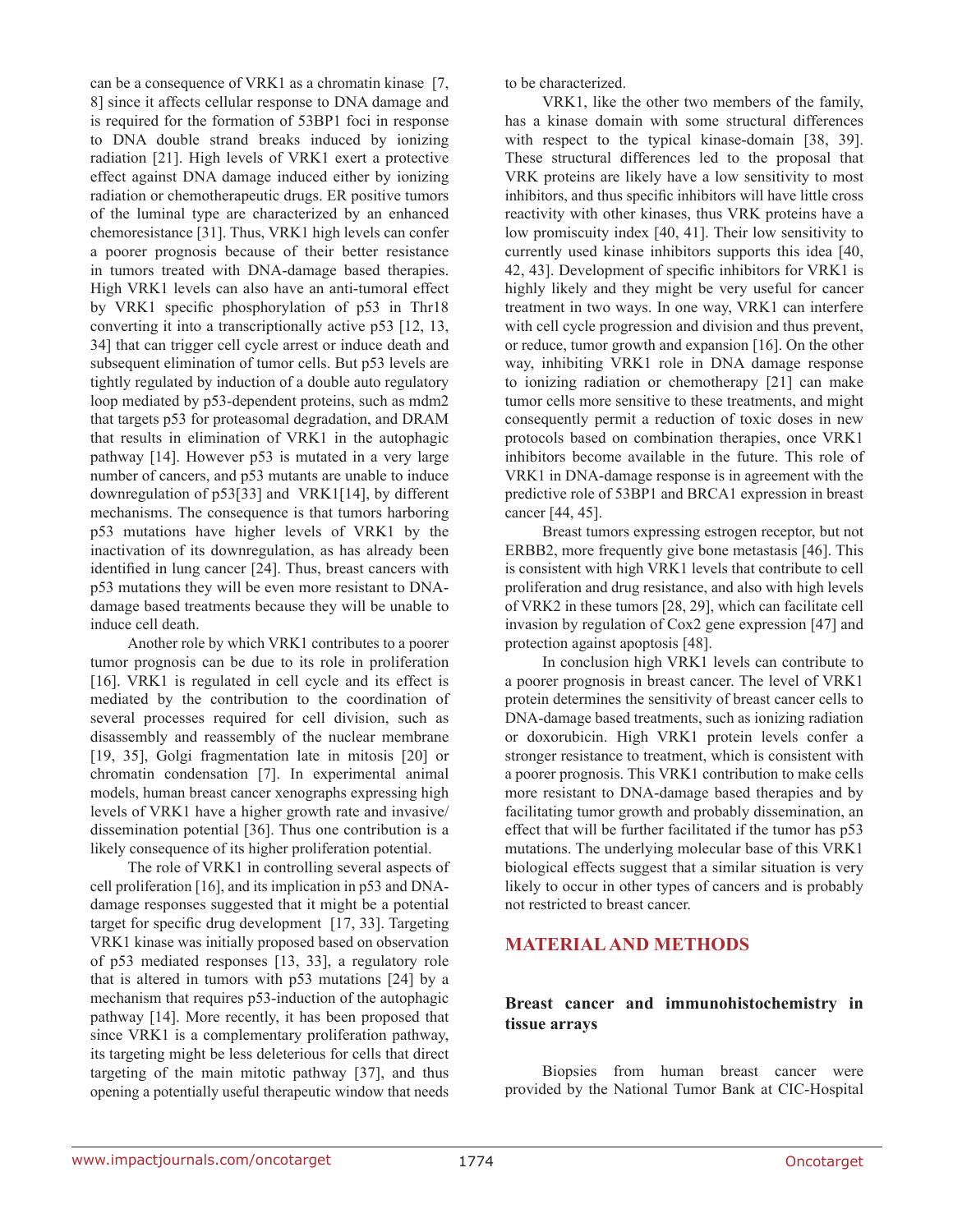Universitario de Salamanca. Biopsies were prepared as previously reported [24]. Sections were counterstained with hematoxylin. VRK1 was detected with a rabbit polyclonal antibody [49]. For analysis of VRK1, estrogen and progesterone receptors and ErbB2 consecutive sections were used. ErbB2 or other markers were scored in a scale from 1 to 3, regarding both intensity of staining and the number of positive cells, and the final score was determined by multiplying the two components [28]. Values were compared either by the chi-square or the Fisher's exact test (SPSS program version 18; SPSS, Chicago), and differences with a  $P < 0.05$  were considered statistically significant [23, 24]. Clinical data was not available for analysis in this series.

#### **Antibodies**

In immunohistochemistry, nuclear VRK1 was detected with rabbit polyclonal antibody VC1 [26] or HPA000660 from Sigma; the cytosolic subpopulation was detected with murine monoclonal antibody 1F6 [26]. Human VRK1 was detected in immunofluorescences and western blots with monoclonal 1B5 [26] or polyclonal anti-VRK1 from Sigma (HPA000660). Antibodies 1B5 and anti-VRK1 (Sigma) were used in western blots at dilution 1:1000 and in immunofluorescences at 1:50 or 1:100 respectively. 53BP1 was detected in immunofluorescences with either polyclonal 53BP1 (H-300) (Santa Cruz Biotechnology) or monoclonal anti-53BP1 from Upstate at 1:50 dilution (no differences in foci number or size were found between the two antibodies detecting 53BP1). Anti-ER (SP1, rabbit polyclonal antibody from Master Diagnostic, Granada, Spain). Anti-HER2/ErbB2 (44E7 from Cell Signaling); anti-pErk (E-4); anti-Erk2 (C-14); anti-p53 (Pab 1801 and DO-1) all from Santa Cruz Biotechnology (Santa Cruz, CA). β-actin was detected with monoclonal antibody AC15 (Sigma, St. Louis, MO). The secondary antibodies used for immunoblots: anti-(mouse-HRP) and anti-(rabbit-HRP) were from GE Healthcare. Bands were visualized with an ECL kit (GE Healthcare) followed by exposure to X-Ray films (Fujifilm). The secondary antibodies used for immunofluorescences were FluoroLinkCy2 anti-mouse, FluoroLinkCy2 anti-rabbit, FluoroLinkCy3 anti-mouse and FluoroLinkCy3 anti-rabbit from GE Healthcare.

#### **Cell lines, transfections and immunoblots**

Breast cancer cell lines, MCF7 and MDA-MB-231, were obtained from the ATCC, and their characterization in the context of breast cancer phenotypes has been published [5, 30]. MDA-MB-231 and MCF7 breast cancer cells, [50] were grown in DMEM with 10% fetal bovine serum. The methods for cell lysates and conditions for western blot have been reported [49, 51, 52]. Several additional cell lines were used including luminal and basal types. Luminal breast cancer cell lines: BT474, T47D and ZR75B were grown in RPMI. Basal Breast cancer cell lines: BT549 (basal B) and HCC1569 (basal A) were grown in RPMI; HS587T (basal B), MDA-MB-231 (basal B) were grown in DMEM. Their molecular characteristics have been reported [30].

#### **DNA damage**

DNA damage was induced by cell irradiation with 3 Gy using a Gammacell 1000 Elite irradiator (Theratronics, Ottawa, Canada) with a 137Cs source. Cells were treated with doxorubicin (Sigma, St. Louis, MO) for the time and dose indicated in individual experiments.

#### **VRK1 knockdown**

Specific silencing of VRK1 was performed using siVRK1-02 (siV1-02), designed with the SMARTselection algorithm (Dharmacon, Lafayette, CO) and obtained from Dharmacon (DHARMACON RNA Technologies). The sequence target of siVRK1-02 is 5'-CAAGGAACCTGGTGTTGAA-3'. As negative control, the "ON-TARGETplus siCONTROL Nontargeting siRNA" from DHARMACON was used. The efficiency of RNAi transfection was determined with "siGLO RISC-free siRNA" (DHARMACON) labeled with a red fluorochrome [21].

Cells were transfected with the indicated siRNA at a concentration of 20 nM using Lipofectamine 2000 Reagent" (Invitrogen, Carlsbad, CA) according to manufactures instructions. After transfection, cells were processed for specific experiments as previously reported [14, 17, 24].

#### **Immunofluorescence and confocal microscopy**

MCF7 and MDA-MB-231 cells were grown on uncoated glass coverslips, placed in 60-mm plates. Cells were prepared as previously reported [49]. Fluorescence images were captured with a LEICA TCS SP5 DMI-6000B confocal microscope (Leica), using the following lasers: Argon (488 nm), DPSS (561 nm) and UV Diode (405 nm). Fluorescence images were analyzed with LEICA LAS AF (Leica) and ImageJ (NIH, http://rsb.info. nih.gov/ij) software.

#### **Competing interests**

The authors have declared that no competing interests exist.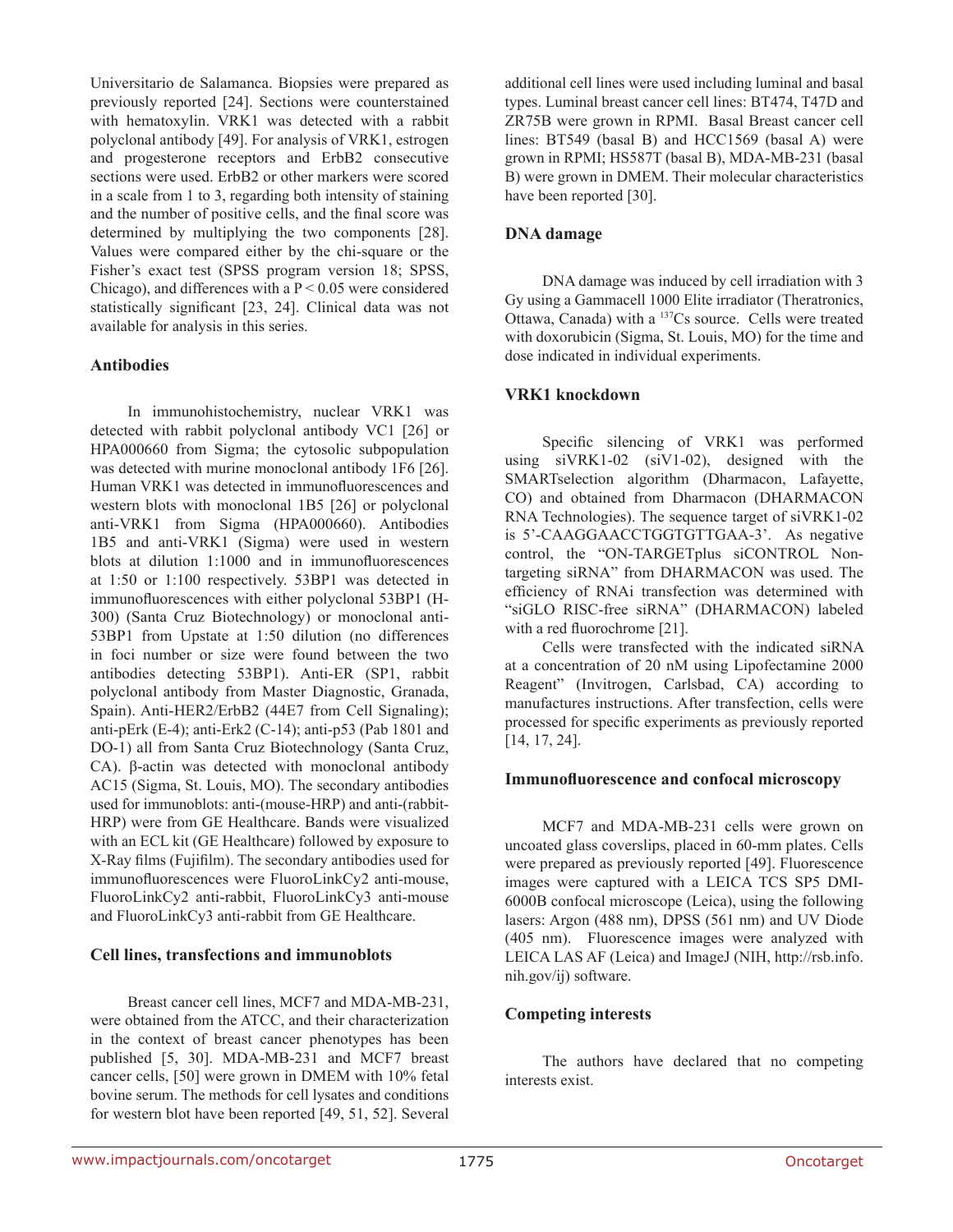#### **Authors contributions**

M.S. and M. S-G. designed and performed experiments on DNA-damage response. A.V., S.B. and I.F.F. designed and performed experiments and analysis of human breast cancers. M. V-C. designed and performed studies in human breast cancer cell lines. P.A.L. designed and coordinated the project and wrote the manuscript.

## **ACKNOWLEDGEMENTS**

M. V-C and M. S-G have JAE-CSIC-Fondo Social Europeo predoctoral fellowships. This work was supported by grants from Ministerio de Educación, Ciencia e Innovación (SAF2010-14935 and CSD2007-0017) and Kutxa-Fundación Inbiomed to P.A.L. The funders had no role in study design, data collection and analysis, decision to publish, or preparation of the manuscript. The authors have declared that no competing interests exist.

## **REFERENCES**

- 1. Eccles SA. Critical research gaps and translational priorities for thes uccessful prevention and treatment of breast cancer. Breast Cancer Research. 2013; 15:R92.
- 2. Dent R, Trudeau M, Pritchard KI, Hanna WM, Kahn HK, Sawka CA, Lickley LA, Rawlinson E, Sun P and Narod SA. Triple-negative breast cancer: clinical features and patterns of recurrence. Clin Cancer Res. 2007; 13(15 Pt 1):4429- 4434.
- 3. Fournier MV, Martin KJ, Kenny PA, Xhaja K, Bosch I, Yaswen P and Bissell MJ. Gene expression signature in organized and growth-arrested mammary acini predicts good outcome in breast cancer. Cancer research. 2006; 66(14):7095-7102.
- 4. Martin KJ, Patrick DR, Bissell MJ and Fournier MV. Prognostic breast cancer signature identified from 3D culture model accurately predicts clinical outcome across independent datasets. PLoS ONE. 2008; 3(8):e2994.
- 5. Kenny PA, Lee GY, Myers CA, Neve RM, Semeiks JR, Spellman PT, Lorenz K, Lee EH, Barcellos-Hoff MH, Petersen OW, Gray JW and Bissell MJ. The morphologies of breast cancer cell lines in three-dimensional assays correlate with their profiles of gene expression. Mol Oncol. 2007; 1(1):84-96.
- 6. Finetti P, Cervera N, Charafe-Jauffret E, Chabannon C, Charpin C, Chaffanet M, Jacquemier J, Viens P, Birnbaum D and Bertucci F. Sixteen-kinase gene expression identifies luminal breast cancers with poor prognosis. Cancer Res. 2008; 68(3):767-776.
- 7. Kang TH, Park DY, Choi YH, Kim KJ, Yoon HS and Kim KT. Mitotic histone H3 phosphorylation by vacciniarelated kinase 1 in mammalian cells. Mol Cell Biol. 2007; 27(24):8533-8546.
- 8. Kim W, Chakraborty G, Kim S, Shin J, Park CH, Jeong MW, Bharatham N, Yoon HS and Kim KT. Macro Histone H2A1.2 (MacroH2A1) Protein Suppresses Mitotic Kinase VRK1 during Interphase. J Biol Chem. 2012; 287(8):5278- 5289.
- 9. Sevilla A, Santos CR, Barcia R, Vega FM and Lazo PA. c-Jun phosphorylation by the human vaccinia-related kinase 1 (VRK1) and its cooperation with the N-terminal kinase of c-Jun (JNK). Oncogene. 2004; 23(55):8950-8958.
- 10. Sevilla A, Santos CR, Vega FM and Lazo PA. Human vaccinia-related kinase 1 (VRK1) activates the ATF2 transcriptional activity by novel phosphorylation on Thr-73 and Ser-62 and cooperates with JNK. J Biol Chem. 2004; 279(26):27458-27465.
- 11. Kang TH, Park DY, Kim W and Kim KT. VRK1 phosphorylates CREB and mediates CCND1 expression. J Cell Sci. 2008; 121(Pt 18):3035-3041.
- 12. Lopez-Borges S and Lazo PA. The human vaccinia-related kinase 1 (VRK1) phosphorylates threonine-18 within the mdm-2 binding site of the p53 tumour suppressor protein. Oncogene. 2000; 19(32):3656-3664.
- 13. Vega FM, Sevilla A and Lazo PA. p53 Stabilization and accumulation induced by human vaccinia-related kinase 1. Mol Cell Biol. 2004; 24(23):10366-10380.
- 14. Valbuena A, Castro-Obregon S and Lazo PA. Downregulation of VRK1 by p53 in Response to DNA Damage Is Mediated by the Autophagic Pathway. PLoS ONE. 2011; 6(2):e17320.
- 15. Belyi VA, Ak P, Markert E, Wang H, Hu W, Puzio-Kuter A and Levine AJ. The origins and evolution of the p53 family of genes. Cold Spring Harb Perspect Biol. 2010; 2(6):a001198.
- 16. Valbuena A, Sanz-Garcia M, Lopez-Sanchez I, Vega FM and Lazo PA. Roles of VRK1 as a new player in the control of biological processes required for cell division. Cell Signal. 2011; 23(8):1267-1272.
- 17. Valbuena A, Lopez-Sanchez I and Lazo PA. Human VRK1 is an early response gene and its loss causes a block in cell cycle progression. PLoS ONE. 2008; 3(2):e1642.
- 18. Jeong MW, Kang TH, Kim W, Choi YH and Kim KT. Mitogen-activated protein kinase phosphatase 2 regulates histone H3 phosphorylation via interaction with vacciniarelated kinase 1. Mol Biol Cell. 2013; 24(3):373-384.
- 19. Nichols RJ, Wiebe MS and Traktman P. The vacciniarelated kinases phosphorylate the N' terminus of BAF, regulating its interaction with DNA and its retention in the nucleus. Mol Biol Cell. 2006; 17(5):2451-2464.
- 20. Lopez-Sanchez I, Sanz-Garcia M and Lazo PA. Plk3 interacts with and specifically phosphorylates VRK1 in Ser342, a downstream target in a pathway that induces Golgi fragmentation. Mol Cell Biol. 2009; 29(5):1189- 1201.
- 21. Sanz-Garcia M, Monsalve DM, Sevilla A and Lazo PA. Vaccinia-related Kinase 1 (VRK1) is an upstream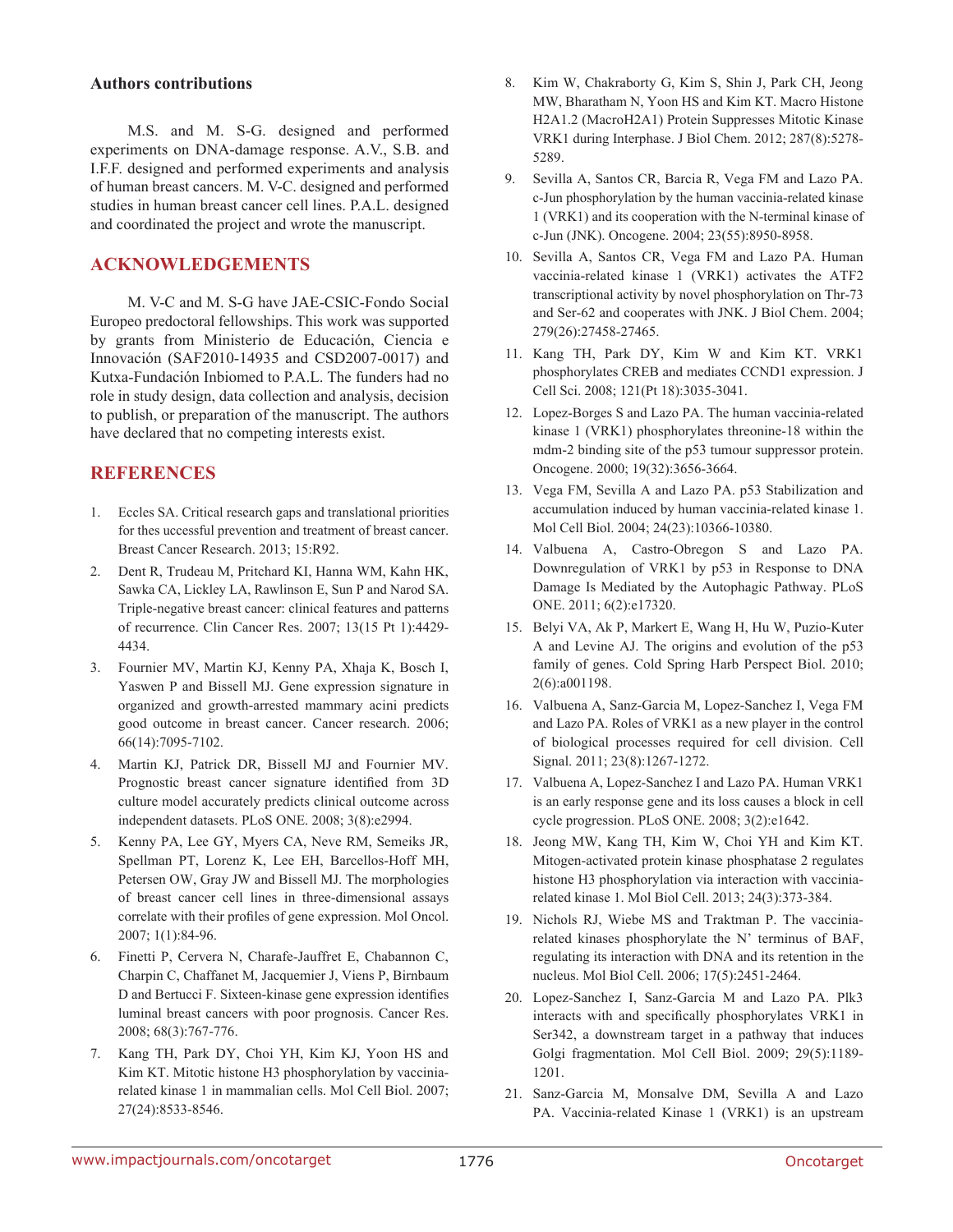nucleosomal kinase required for the assembly of 53BP1 foci in response to ionizing radiation-induced DNA damage. J Biol Chem. 2012; 287(28):23757-23768.

- 22. Mochan TA, Venere M, DiTullio RA, Jr. and Halazonetis TD. 53BP1, an activator of ATM in response to DNA damage. DNA repair. 2004; 3(8-9):945-952.
- 23. Santos CR, Rodriguez-Pinilla M, Vega FM, Rodriguez-Peralto JL, Blanco S, Sevilla A, Valbuena A, Hernandez T, van Wijnen AJ, Li F, de Alava E, Sanchez-Cespedes M and Lazo PA. VRK1 signaling pathway in the context of the proliferation phenotype in head and neck squamous cell carcinoma. Mol Cancer Res. 2006; 4(3):177-185.
- 24. Valbuena A, Suarez-Gauthier A, Lopez-Rios F, Lopez-Encuentra A, Blanco S, Fernandez PL, Sanchez-Cespedes M and Lazo PA. Alteration of the VRK1-p53 autoregulatory loop in human lung carcinomas. Lung Cancer. 2007; 58(3):303-309.
- 25. Rodriguez-Hernandez I, Vazquez-Cedeira M, Santos-Briz A, Garcia JL, Fernandez IF, Gomez-Moreta JA, Martin-Vallejo J, Gonzalez-Sarmiento R and Lazo PA. VRK2 identifies a subgroup of primary high-grade astrocytomas with a better prognosis. BMC clinical pathology. 2013; 13(1):23.
- 26. Valbuena A, Lopez-Sanchez I, Vega FM, Sevilla A, Sanz-Garcia M, Blanco S and Lazo PA. Identification of a dominant epitope in human vaccinia-related kinase 1 (VRK1) and detection of different intracellular subpopulations. Arch Biochem Biophys. 2007; 465(1):219- 226.
- 27. Charafe-Jauffret E, Ginestier C, Iovino F, Wicinski J, Cervera N, Finetti P, Hur MH, Diebel ME, Monville F, Dutcher J, Brown M, Viens P, Xerri L, Bertucci F, Stassi G, Dontu G, et al. Breast cancer cell lines contain functional cancer stem cells with metastatic capacity and a distinct molecular signature. Cancer Res. 2009; 69(4):1302-1313.
- 28. Fernandez IF, Blanco S, Lozano J and Lazo PA. VRK2 Inhibits Mitogen-Activated Protein Kinase Signaling and Inversely Correlates with ErbB2 in Human Breast Cancer. Mol Cell Biol. 2010; 30(19):4687-4697.
- 29. Fernandez IF, Perez-Rivas LG, Blanco S, Castillo-Dominguez AA, Lozano J and Lazo PA. VRK2 anchors KSR1-MEK1 to endoplasmic reticulum forming a macromolecular complex that compartmentalizes MAPK signaling. Cell Mol Life Sci. 2012; 69(22):3881-3893.
- 30. Neve RM, Chin K, Fridlyand J, Yeh J, Baehner FL, Fevr T, Clark L, Bayani N, Coppe JP, Tong F, Speed T, Spellman PT, DeVries S, Lapuk A, Wang NJ, Kuo WL, et al. A collection of breast cancer cell lines for the study of functionally distinct cancer subtypes. Cancer cell. 2006; 10(6):515-527.
- 31. Alfaro Y, Delgado G, Carabez A, Anguiano B and Aceves C. Iodine and doxorubicin, a good combination for mammary cancer treatment: antineoplastic adjuvancy, chemoresistance inhibition, and cardioprotection. Mol Cancer. 2013; 12:45.
- 32. Wang B, Matsuoka S, Carpenter PB and Elledge SJ. 53BP1, a mediator of the DNA damage checkpoint. Science. 2002; 298(5597):1435-1438.
- 33. Valbuena A, Vega FM, Blanco S and Lazo PA. p53 downregulates its activating vaccinia-related kinase 1, forming a new autoregulatory loop. Mol Cell Biol. 2006; 26(13):4782-4793.
- 34. Valbuena A, Blanco S, Vega FM and Lazo PA. The C/H3 domain of p300 is required to protect VRK1 and VRK2 from their downregulation induced by p53. PLoS ONE. 2008; 3(7):e2649.
- 35. Gorjanacz M, Klerkx EP, Galy V, Santarella R, Lopez-Iglesias C, Askjaer P and Mattaj IW. Caenorhabditis elegans BAF-1 and its kinase VRK-1 participate directly in post-mitotic nuclear envelope assembly. Embo J. 2008; 26(1):132-143.
- 36. Molitor TP and Traktman P. Molecular genetic analysis of VRK1 in mammary epithelial cells: depletion slows proliferation in vitro and tumor growth and metastasis in vivo. Oncogenesis. 2013; 2:e48.
- 37. Kim IJ, Quigley D, To MD, Pham P, Lin K, Jo B, Jen KY, Raz D, Kim J, Mao JH, Jablons D and Balmain A. Rewiring of human lung cell lineage and mitotic networks in lung adenocarcinomas. Nat Commun. 2013; 4:1701.
- 38. Scheeff ED, Eswaran J, Bunkoczi G, Knapp S and Manning G. Structure of the pseudokinase VRK3 reveals a degraded catalytic site, a highly conserved kinase fold, and a putative regulatory binding site. Structure. 2009; 17(1):128-138.
- 39. Shin J, Chakraborty G, Bharatham N, Kang C, Tochio N, Koshiba S, Kigawa T, Kim W, Kim KT and Yoon HS. NMR solution structure of human vaccinia-related kinase 1 (VRK1) reveals the C-terminal tail essential for its structural stability and autocatalytic activity. J Biol Chem. 2011; 286(25):22131-22138.
- 40. Fedorov O, Marsden B, Pogacic V, Rellos P, Muller S, Bullock AN, Schwaller J, Sundstrom M and Knapp S. A systematic interaction map of validated kinase inhibitors with Ser/Thr kinases. Proc Natl Acad Sci U S A. 2007; 104(51):20523-20528.
- 41. Fedorov O, Sundstrom M, Marsden B and Knapp S. Insights for the development of specific kinase inhibitors by targeted structural genomics. Drug Discov Today. 2007; 12(9-10):365-372.
- 42. Vazquez-Cedeira M, Barcia-Sanjurjo I, Sanz-Garcia M, Barcia R and Lazo PA. Differential Inhibitor Sensitivity between Human Kinases VRK1 and VRK2. PLoS ONE. 2011; 6(8):e23235.
- 43. Barcia-Sanjurjo I, Vazquez-Cedeira M, Barcia R and Lazo PA. Sensitivity of the kinase activity of human vacciniarelated kinase proteins to toxic metals. J Biol Inorg Chem. 2013; 18(4):473-482.
- 44. Guirouilh-Barbat JK, Wilhelm T and Lopez BS. AKT1/ BRCA1 in the control of homologous recombination and genetic stability: the missing link between hereditary and